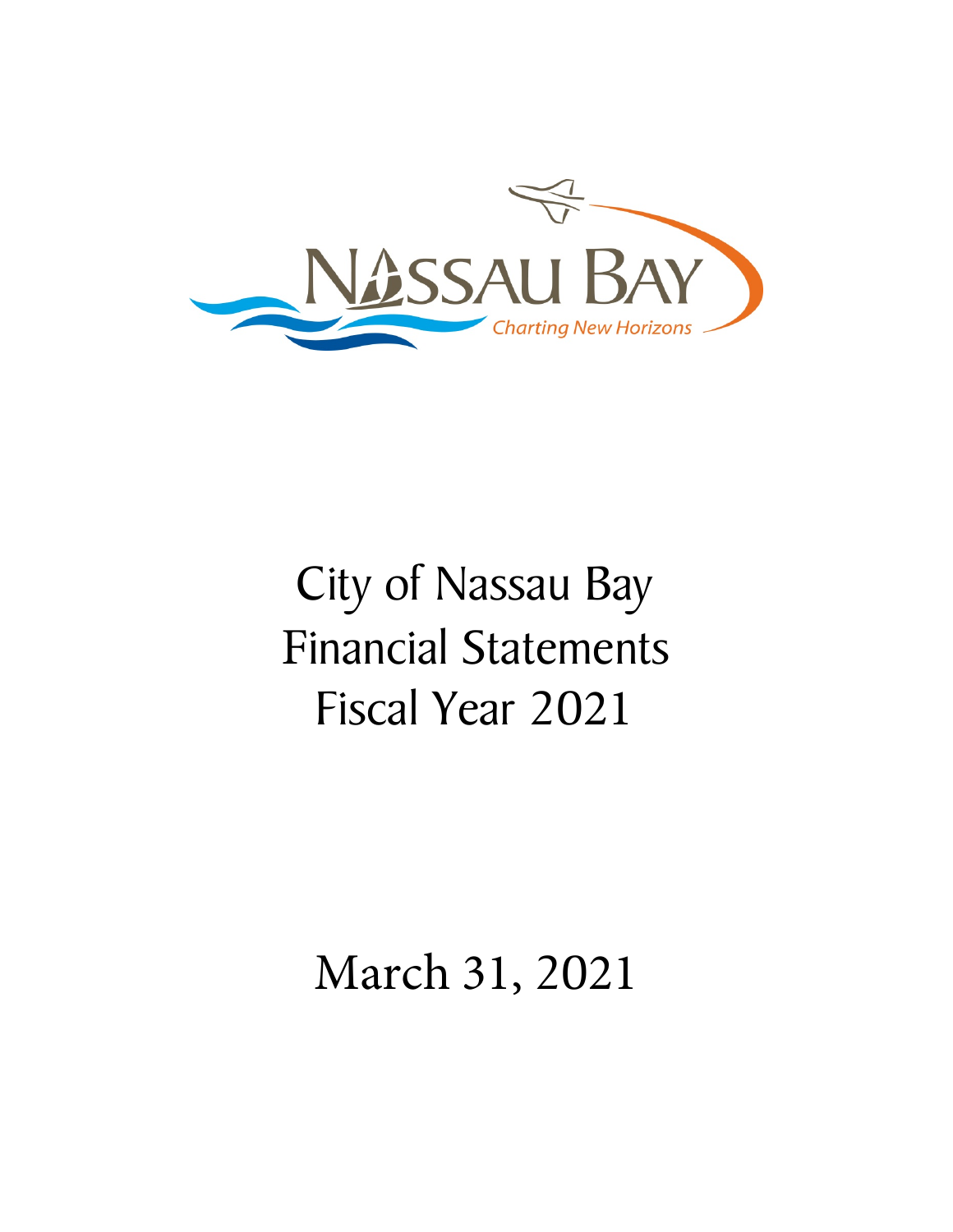#### **City of Nassau Bay Fiscal Year 2021 Summary Financial Report**

**March-2021 (50% of the fiscal year completed)**

|                                                                                | <b>FY21</b>   | <b>FY21</b>   |       | Percent         | 5-Year Avg   |
|--------------------------------------------------------------------------------|---------------|---------------|-------|-----------------|--------------|
|                                                                                | Adopted       | 12 Month      |       | <b>Received</b> | <b>March</b> |
| No. Department                                                                 | <b>Budget</b> | <b>Actual</b> |       | or Spent        | each year    |
| <b>General Fund Revenue:</b>                                                   |               |               |       |                 |              |
| <b>Property Taxes</b>                                                          | 3,898,620     | 4,779,022 *   |       | 123%            | 124%         |
| <b>Franchise Fees</b>                                                          | 440,000       | 134,332       |       | 31%             | 34%          |
| Sales Taxes                                                                    | 510,000       | 200,716       |       | 39%             | 35%          |
| Permits and Fees                                                               | 173,100       | 174,601       |       | 101%            | 50%          |
| Fines                                                                          | 85,620        | 46,017        |       | 54%             | 48%          |
| <b>Ambulance Fees</b>                                                          | 309,200       | 181,662       |       | 59%             | 57%          |
| <b>Other Revenue</b>                                                           | 377,440       | 225,482       | $***$ | 60%             | 42%          |
| <b>Insurance Claims &amp; Rebates</b>                                          | 3,000         |               |       | 0%              | 11%          |
| Interest on Investments                                                        | 4,000         | 13,233        |       | 331%            | 50%          |
| From Other Funds                                                               | 149,960       | 74,980        |       | 50%             | 50%          |
| <b>Total Current Revenue</b>                                                   | 5,950,940     | 5,830,047     |       | 98%             | 89%          |
| Transfers (To) From                                                            |               |               |       | 0%              | 0%           |
| Equity                                                                         | 707,470       |               |       | 0%              | 0%           |
| <b>Total Revenue Budget</b>                                                    | 6,658,410     | 5,830,047     |       | 88%             | 83%          |
| *Includes RDA Property Tax Revenue (Budget 1.037M)                             |               |               |       |                 |              |
| **9% of the Other Revenue line item is related to Cares Act Reimbursements 21K |               |               |       |                 |              |
| <b>General Fund Department Expenditures:</b>                                   |               |               |       |                 |              |
| 1 General & Administrative                                                     | 1,580,820     | 791,950       |       | 50%             | 47%          |
| 2 Building Department                                                          | 312,880       | 99,045        |       | 32%             | 39%          |
| 3 Emergency Management                                                         | 134,840       | 23,971        |       | 18%             | 38%          |
| 4 Fire Department                                                              | 347,700       | 162,841       |       | 47%             | 44%          |
| 5 Public Works                                                                 | 468,620       | 216,205       |       | 46%             | 43%          |
| 6 Parks and Recreation                                                         | 452,280       | 172,116       |       | 38%             | 43%          |
| 7 Police Department                                                            | 1,661,290     | 769,694       |       | 46%             | 43%          |
| 8 Sanitation & Recycling                                                       | 243,210       | 101,184       |       | 42%             | 40%          |
| 9 Animal Control                                                               | 33,980        | 16,092        |       | 47%             | 45%          |
| 10 Contingency                                                                 | 90,000        | 63,083        | ***   | 70%             | 24%          |
| 11 Information Services                                                        | 364,650       | 220,829       |       | 61%             | 45%          |
| 12 Municipal Court                                                             | 93,850        | 50,481        |       | 54%             | 46%          |
| 13 Emergency Medical Service                                                   | 582,380       | 273,568       |       | 47%             | 46%          |
| 14 Fire Marshal                                                                | 68,310        | 19,184        |       | 28%             | 33%          |
| 15 Planning & Development                                                      | 1,000         | 1,748         |       | 175%            | 24%          |
| 17 Conference Center                                                           | 222,600       | 111,231       |       | 50%             | 46%          |
| <b>Total General Fund Expenditures</b>                                         | 6,658,410     | 3,093,222     |       | 46%             | 43%          |
| ***55% of the Contingency line item is related to COVID 35K                    |               |               |       |                 |              |
| <b>Water &amp; Sewer Fund Revenue:</b>                                         |               |               |       |                 |              |
| <b>Water Sales</b>                                                             | 1,189,100     | 414,377       |       | 35%             | 36%          |
| Sewer Charges                                                                  | 1,153,160     | 393,458       |       | 34%             | 35%          |
| <b>Other Charges</b>                                                           | 921,300       | 3,463,108     | ****  | 376%            | 50%          |
| <b>Total Current Revenue</b>                                                   | 3,263,560     | 4,270,942     |       | 131%            | 36%          |
| Equity                                                                         | (155, 640)    |               |       | 0%              | 0%           |
| <b>Total W&amp;S Revenue Budget</b>                                            | 3,107,920     | 4,270,942     |       | 137%            | 30%          |
| **** 3M TX Waterworks & Sewer System Revenue Bonds, Series 2020                |               |               |       |                 |              |
| <b>W&amp;S Fund Department Expenditures:</b>                                   |               |               |       |                 |              |
| 1 General & Administrative - Water & Sewer                                     | 1,352,420     | 655,971       |       | 49%             | 46%          |
| 2 Water Department                                                             | 869,730       | 293,272       |       | 34%             | 30%          |
| 3 Sewer Department                                                             | 694,500       | 177,170       |       | 26%             | 31%          |
| 4 Debt Service & Depreciation                                                  | 191,270       | 215,022       | ***** | 112%            | 71%          |
| <b>Total W&amp;S Fund Expenditures</b>                                         | 3,107,920     | 1,341,435     |       | 43%             | 41%          |
|                                                                                |               |               |       |                 |              |

*\*\*\*\*\*26% of the Debt Service & Depreciation line item is related to Revenue Bond Issuance Costs 57K*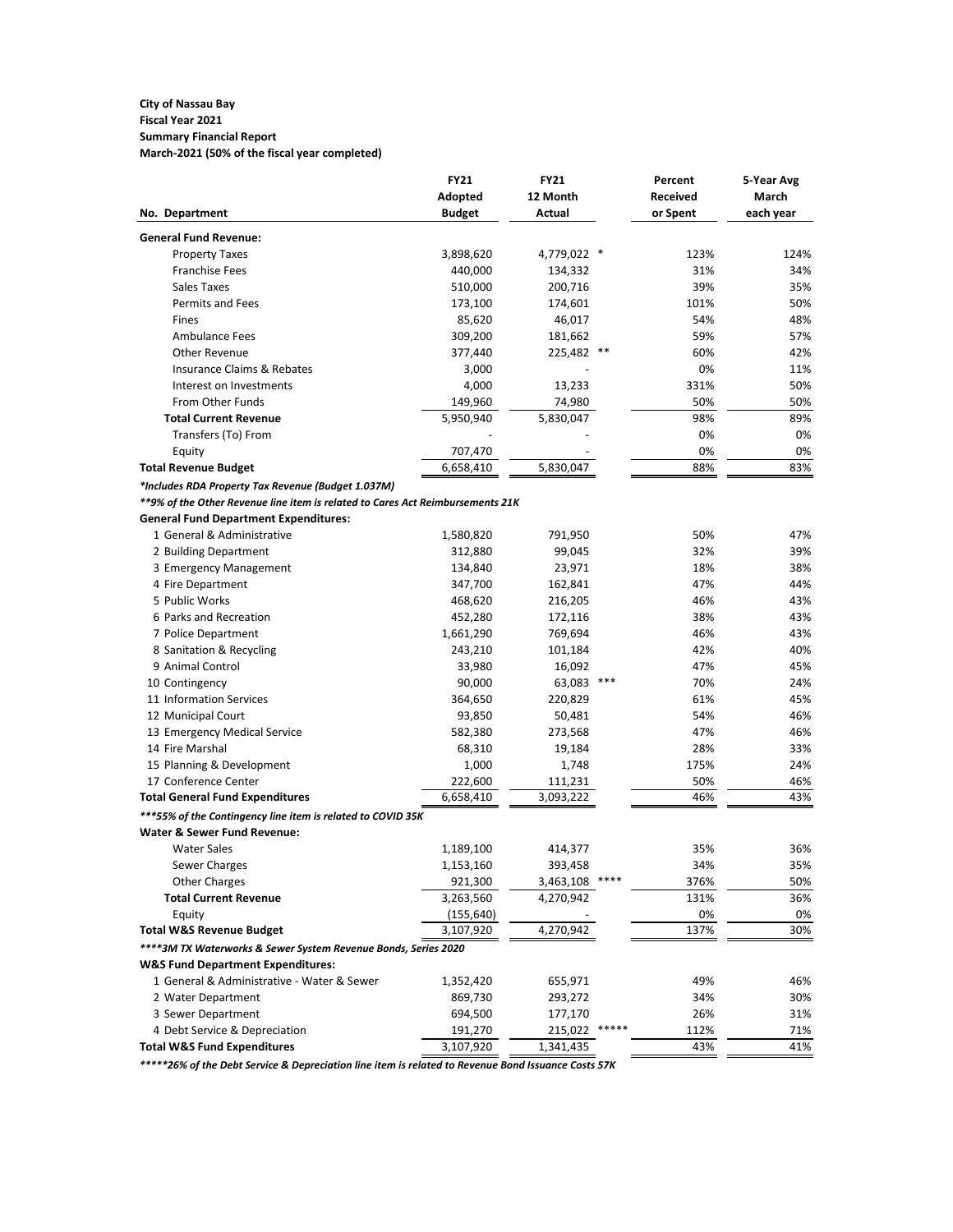### **City of Nassau Bay**

## **Fiscal Year 2021**

**Summary Financial Report March-2021 (50% of the fiscal year completed)**

|                                   | <b>FY21</b>   | <b>FY21</b> | Percent         | 5-Year Avg   |
|-----------------------------------|---------------|-------------|-----------------|--------------|
|                                   | Adopted       | 12 Month    | <b>Received</b> | <b>March</b> |
| No. Department                    | <b>Budget</b> | Actual      | or Spent        | each year    |
| <b>Debt Service Fund - 04</b>     |               |             |                 |              |
| Total Revenue + Equity            | 730,200       | 409,681     | 56%             | 68%          |
| <b>Total Expenditures</b>         | 730,200       | 671,319     | 92%             | 91%          |
| <b>Tourism Fund - 06</b>          |               |             |                 |              |
| Total Revenue + Equity            | 996,500       | 110,706     | 11%             | 22%          |
| <b>Total Expenditures</b>         | 996,500       | 209,119     | 21%             | 24%          |
| Special Revenue & Grant Fund - 07 |               |             |                 |              |
| Total Revenue + Equity            | 2,217,700     | 892,257     | 40%             | 27%          |
| <b>Total Expenditures</b>         | 2,217,700     | 1,005,364   | 45%             | 26%          |
| <b>Street Sales Tax Fund - 10</b> |               |             |                 |              |
| Total Revenue + Equity            | 310,000       | 51,983      | 17%             | 15%          |
| <b>Total Expenditures</b>         | 310,000       | 13,860      | 4%              | 18%          |
| <b>Capital Projects Fund - 09</b> |               |             |                 |              |
| Total Revenue + Equity            | 488,630       | 129,391     | 26%             | 11%          |
| <b>Total Expenditures</b>         | 488,630       | 116,635     | 24%             | 36%          |
| <b>Total Nassau Bay Budget</b>    | 14,509,360    | 6,450,953   | 44%             | 39%          |

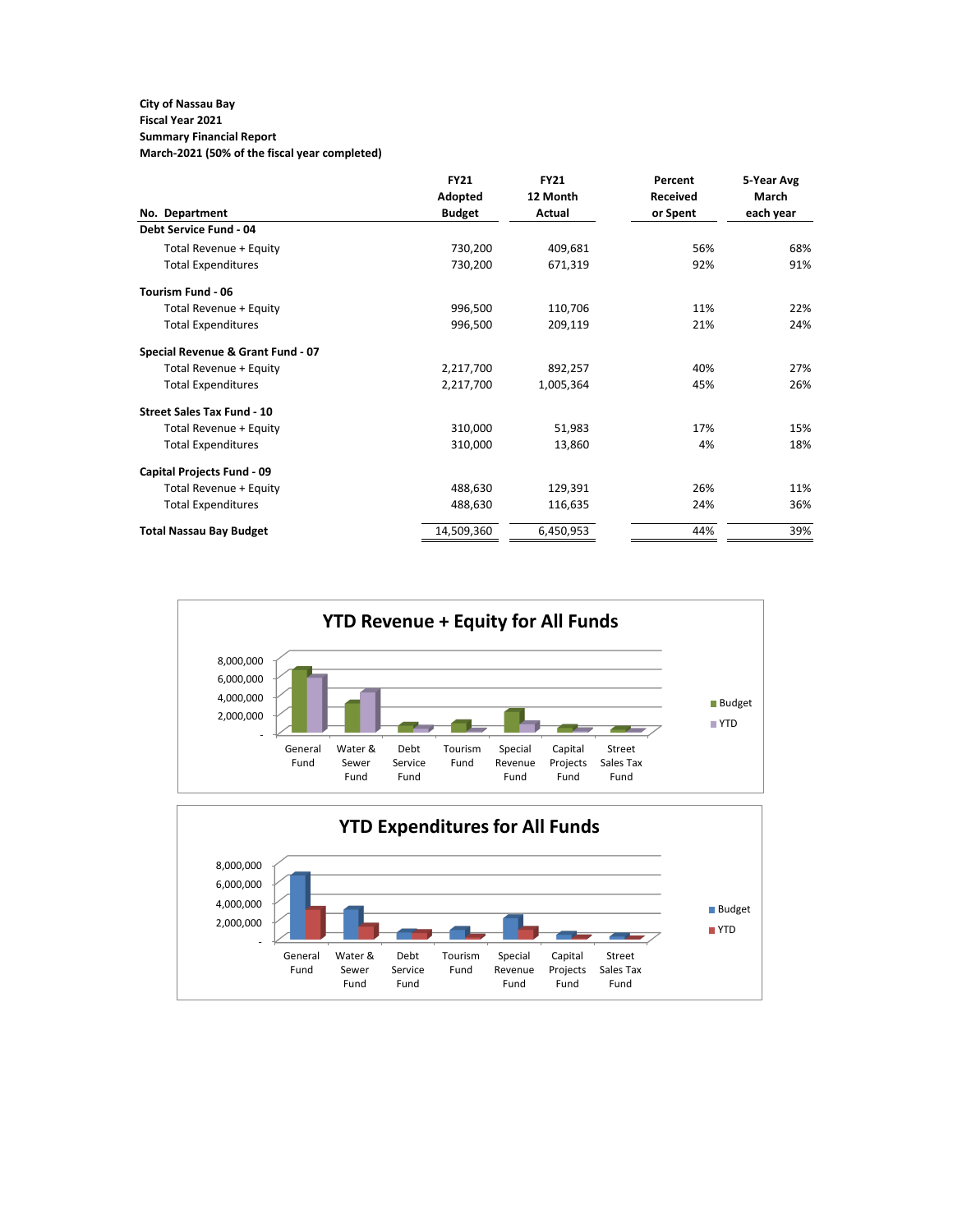#### **City of Nassau Bay Fiscal Year 2021 Summary Financial Report March-2021 (50% of the fiscal year completed)**

|                                                                             | <b>FY21</b>       | <b>FY21</b>   | Percent         | 5-Year Avg   |  |  |
|-----------------------------------------------------------------------------|-------------------|---------------|-----------------|--------------|--|--|
|                                                                             | <b>Adopted</b>    | 12 Month      | <b>Received</b> | <b>March</b> |  |  |
| No. Department                                                              | <b>Budget</b>     | <b>Actual</b> | or Spent        | each year    |  |  |
| <b>Combined Operating Funds Report:</b>                                     |                   |               |                 |              |  |  |
| <b>Operating Revenue:</b>                                                   |                   |               |                 |              |  |  |
| <b>General Fund</b>                                                         | 5,950,940         | 5,830,047     | 98%             | 89%          |  |  |
| Water & Sewer Fund                                                          | 3,263,560         | 4,270,942     | 131%            | 36%          |  |  |
| <b>Tourism Fund</b>                                                         | 454,000           | 110,706       | 24%             | 32%          |  |  |
| Special Revenue Fund                                                        | 2,108,310         | 892,257       | 42%             | 24%          |  |  |
| <b>Total Revenue</b>                                                        | 11,776,810        | 11,103,952    | 94%             | 64%          |  |  |
| (Increase)/Decrease in Balance Forward Yr/Yr                                |                   |               |                 |              |  |  |
| <b>General Fund</b>                                                         | 707,470           |               | 0%              | 0%           |  |  |
| Water & Sewer Fund                                                          | (155, 640)        |               | 0%              | 0%           |  |  |
| <b>Tourism Fund</b>                                                         | 542,500           |               | 0%              | 0%           |  |  |
| Special Revenue Fund                                                        | 109,390           |               | 0%              | 0%           |  |  |
| <b>Total Balance Forward</b>                                                | 1,203,720         |               | 0%              | 0%           |  |  |
| <b>Total Operating Rev &amp; Bal Forward</b>                                | 12,980,530        | 11,103,952    | 86%             | 54%          |  |  |
|                                                                             |                   |               |                 |              |  |  |
| <b>Operating Expenditures:</b><br><b>General Fund</b>                       | 6,658,410         | 3,093,222     | 46%             | 43%          |  |  |
| Water & Sewer Fund                                                          | 3,107,920         | 1,341,435     | 43%             | 41%          |  |  |
| <b>Tourism Fund</b>                                                         | 996,500           | 209,119       | 21%             | 24%          |  |  |
| Special Revenue Fund                                                        | 2,217,700         | 1,005,364     | 45%             | 26%          |  |  |
| <b>Total Operating Expenditures</b>                                         | 12,980,530        | 5,649,139     | 44%             | 37%          |  |  |
|                                                                             |                   |               |                 |              |  |  |
| <b>Combined Capital Assets Funds:</b>                                       |                   |               |                 |              |  |  |
| <b>Capital Assets Funds Revenue:</b>                                        |                   |               |                 |              |  |  |
| Debt Service Fund                                                           | 697,130           | 409,681       | 59%             | 69%          |  |  |
| Sales Tax Streets Fund                                                      | 128,000           | 51,983        | 41%             | 40%          |  |  |
| <b>Capital Projects Fund</b>                                                | 147,140           | 129,391       | 88%             | 14%          |  |  |
| <b>Total</b>                                                                | 972,270           | 591,055       | 61%             | 38%          |  |  |
| (Increase)/Decrease in Balance Forward Yr/Yr                                |                   |               |                 |              |  |  |
| Debt Service Fund                                                           | 33,070            |               | 0%              | 0%           |  |  |
| Sales Tax Streets Fund                                                      | 182,000           |               | 0%              | 0%           |  |  |
| Capital Projects Fund                                                       | 341,490           |               | 0%              | 0%           |  |  |
| <b>Total Balance Forward</b>                                                | 556,560           |               | 0%              | 0%           |  |  |
| <b>Total Capital Assets Funds Revenue</b>                                   | 1,528,830         | 591,055       | 39%             | 28%          |  |  |
| <b>Capital Assets Funds Expenditures:</b>                                   |                   |               |                 |              |  |  |
| Debt Service Fund                                                           | 730,200           | 671,319       | 92%             | 91%          |  |  |
| Sales Tax Streets Fund                                                      | 310,000           | 13,860        | 4%              | 18%          |  |  |
| Capital Projects Fund                                                       | 488,630           | 116,635       | 24%             | 36%          |  |  |
| <b>Total Capital Assets Expenditures</b>                                    | 1,528,830         | 801,814       | 52%             | 49%          |  |  |
| <b>Total Nassau Bay Budget</b>                                              | 14,509,360        | 6,450,953     | 44%             | 39%          |  |  |
| <b>End of Year Reserves - Budget</b>                                        | <b>Operating</b>  |               |                 |              |  |  |
| <b>General Fund</b>                                                         | 1,684,051         |               |                 |              |  |  |
| Water & Sewer Fund                                                          | 862,007           |               |                 |              |  |  |
| <b>Tourism Fund</b>                                                         | 946,853           |               |                 |              |  |  |
| Special Revenue Fund                                                        | 43,834            |               |                 |              |  |  |
| <b>Total Operating End of Year Reserves - Budget</b>                        | 3,536,745         |               |                 |              |  |  |
|                                                                             |                   |               |                 |              |  |  |
| <b>End of Year Reserves - Budget</b>                                        | Capital           |               |                 |              |  |  |
| Debt Service Fund                                                           | 122,423           |               |                 |              |  |  |
| Sales Tax Streets Fund                                                      | 557,172           |               |                 |              |  |  |
| Capital Projects Fund<br><b>Total Capital End of Year Reserves - Budget</b> | 35,037<br>714,632 |               |                 |              |  |  |
|                                                                             |                   |               |                 |              |  |  |
| <b>Total End of Year Reserves - Budget</b>                                  | 4,251,377         |               |                 |              |  |  |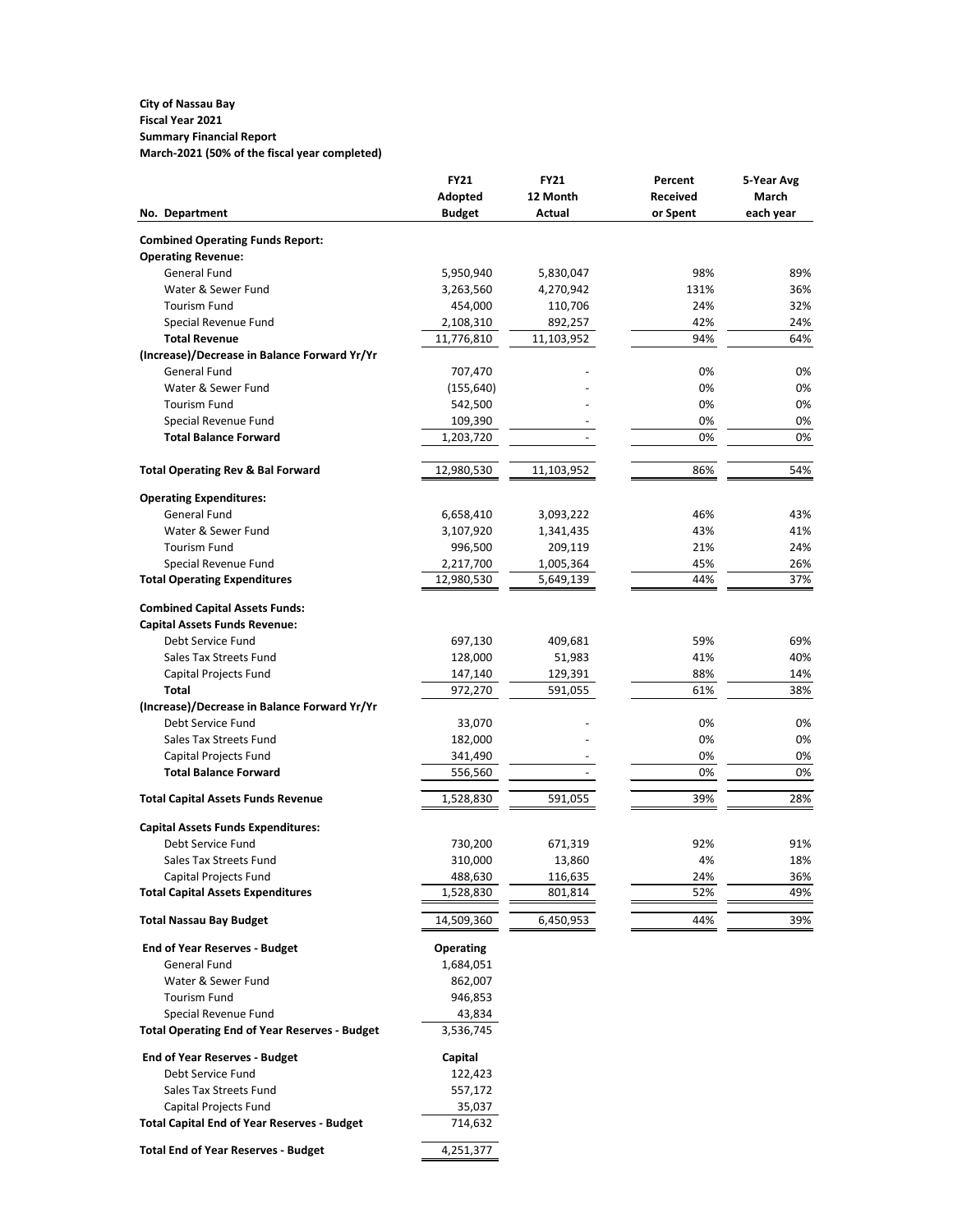## **March 31, 2021**

| <b>Fund</b>                | <b>Investments</b><br>3/1/2021 |              | <b>Additions</b> |                          |    | <b>Interest</b>          |    | Withdrawals              | <b>Investments</b><br>03/31/2021 |              |  |  |  |
|----------------------------|--------------------------------|--------------|------------------|--------------------------|----|--------------------------|----|--------------------------|----------------------------------|--------------|--|--|--|
| <b>General Fund</b>        | \$                             | 6,089.89     | \$               | $\blacksquare$           | \$ | 0.01                     | \$ | $\overline{\phantom{a}}$ | \$                               | 6,089.90     |  |  |  |
| Water & Sewer Fund         | \$                             | 1,007.82     | \$               | $\overline{\phantom{a}}$ | \$ | $\overline{\phantom{a}}$ | \$ | ٠                        | \$                               | 1,007.82     |  |  |  |
| Debt Service Fund          | \$                             | 93.47        | \$               | $\blacksquare$           | \$ | $\blacksquare$           | \$ | ۰                        | \$                               | 93.47        |  |  |  |
| <b>Tourism Fund</b>        | \$                             | 91.63        | \$               | $\overline{\phantom{a}}$ | \$ | $\overline{\phantom{a}}$ | \$ | $\overline{\phantom{a}}$ | \$                               | 91.63        |  |  |  |
| Special Rev. & Grants      | \$                             | 2.64         | \$               | ۰                        | \$ |                          | \$ |                          | \$                               | 2.64         |  |  |  |
| Capital Projects Fund      | \$                             | 102.51       | \$               | $\blacksquare$           | \$ |                          | \$ |                          | \$                               | 102.51       |  |  |  |
| <b>Street Sales Tax</b>    | \$                             | 21.76        | \$               | ۰                        | \$ |                          | \$ | ٠                        | \$                               | 21.76        |  |  |  |
| Sub-Total                  | \$                             | 7,409.72     | \$               | $\blacksquare$           | \$ | 0.01                     | \$ | $\blacksquare$           | \$                               | 7,409.73     |  |  |  |
| Nassau Bay Economic        |                                |              |                  |                          |    |                          |    |                          |                                  |              |  |  |  |
| Development Corporation    | \$                             | 342, 130.66  | \$               | 24,443.38                | \$ | 5.51                     | \$ | 103,250.00               | \$                               | 263,329.55   |  |  |  |
| TWDB 2020 Escrow           | \$                             | 2,615,366.10 | \$               | $\blacksquare$           | \$ | 41.57                    | \$ | ٠                        | \$                               | 2,615,407.67 |  |  |  |
| TIRZ Revenue - RDA Equity  | \$                             |              | \$               |                          | \$ |                          | \$ |                          | \$                               |              |  |  |  |
| Sub-Total                  | \$                             | 2,957,496.76 | \$               | 24,443.38                | \$ | 47.08                    | \$ | 103,250.00               | \$                               | 2,878,737.22 |  |  |  |
| <b>TexPool Grand Total</b> | \$                             | 2,964,906.48 | \$               | 24,443.38                | \$ | 47.09                    | \$ | 103,250.00               | \$                               | 2,886,146.95 |  |  |  |

**TexPool Investments**

Texpool's weighted average maturity (\*) was 30 days and the average interest rate was .0187%.

*(\*) TexPool WAM Days (2) To arrive at weighted average maturity, the maturity of floating rate and variable rate securities*  was deemed to be the final maturity of such securities.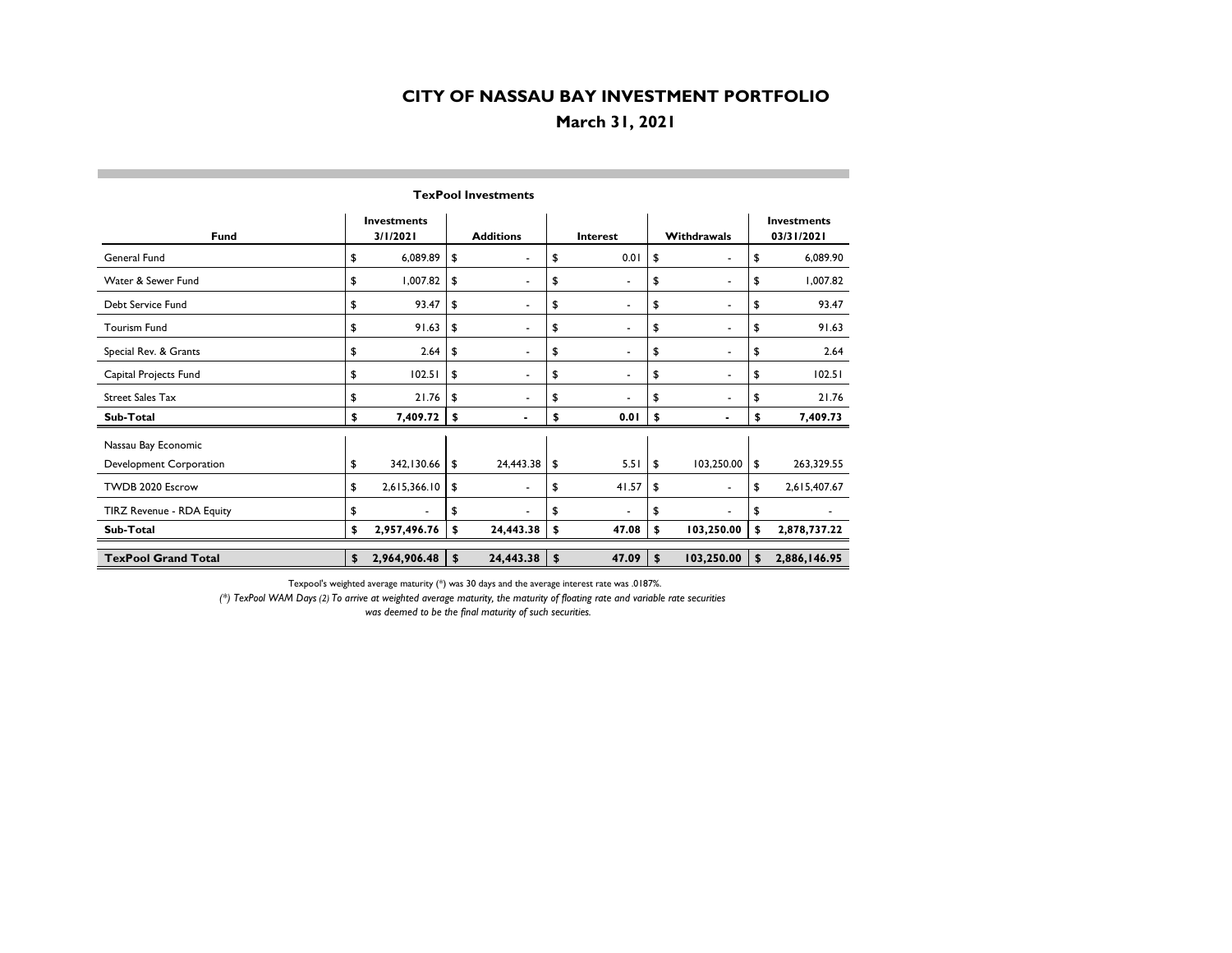## **March 31, 2021**

| <b>Logic Investments</b>  |                                |                |                  |                          |                 |                |                           |                          |    |                                  |  |
|---------------------------|--------------------------------|----------------|------------------|--------------------------|-----------------|----------------|---------------------------|--------------------------|----|----------------------------------|--|
| <b>Fund</b>               | <b>Investments</b><br>3/1/2021 |                | <b>Additions</b> |                          | <b>Interest</b> |                | Withdrawals               |                          |    | <b>Investments</b><br>03/31/2021 |  |
| <b>General Fund</b>       | \$                             | 1,241,175.45   | \$               | 18,750.00                | \$              | 101.65         | \$                        | 18,750.00                | \$ | 1,241,277.10                     |  |
| Water & Sewer Fund        | \$                             | 142,157.09     | \$               |                          | \$              | 11.64          | \$                        | $\blacksquare$           | \$ | 142,168.73                       |  |
| Debt Service Fund         | \$                             | 1,495.85       | \$               | 88,995.00                | \$              | 0.12           | \$                        | 88,995.00                | \$ | 1,495.97                         |  |
| <b>Tourism Fund</b>       | \$                             | 201,851.30     | \$               | $\blacksquare$           | \$              | 16.53          | \$                        | $\overline{\phantom{a}}$ | \$ | 201,867.83                       |  |
| Special Rev. & Grants     | \$                             | $\sim$         | \$               | $\blacksquare$           | \$              | $\blacksquare$ | \$                        | $\blacksquare$           | \$ |                                  |  |
| Capital Projects Fund     | \$                             | 36,543.75      | \$               | $\blacksquare$           | \$              | 3.00           | \$                        | $\blacksquare$           | \$ | 36,546.75                        |  |
| <b>Street Sales Tax</b>   | \$                             | 78,356.22      | \$               |                          | \$              | 6.42           | \$                        | $\blacksquare$           | \$ | 78,362.64                        |  |
| Sub-Total                 | \$                             | 1,701,579.66   | \$               | 107,745.00               | \$              | 139.36         | \$                        | 107,745.00               | \$ | 1,701,719.02                     |  |
| Nassau Bay Economic       |                                |                |                  |                          |                 |                |                           |                          |    |                                  |  |
| Development Corporation   | \$                             |                | \$               | $\blacksquare$           | \$              | $\blacksquare$ | \$                        | $\blacksquare$           | \$ |                                  |  |
| Nassau Bay Tax Increment  |                                |                |                  |                          |                 |                |                           |                          |    |                                  |  |
| Reinvestment Zone No. I   | \$                             | $\blacksquare$ | \$               | $\overline{\phantom{a}}$ | \$              | $\blacksquare$ | \$                        | $\overline{\phantom{a}}$ | \$ |                                  |  |
| TIRZ Revenue - RDA Equity | \$                             |                | \$               | $\blacksquare$           | \$              | $\blacksquare$ | \$                        | $\blacksquare$           | \$ |                                  |  |
| Sub-Total                 | \$                             | $\blacksquare$ | \$               |                          | \$              |                | \$                        | $\blacksquare$           | \$ |                                  |  |
| <b>Logic Grand Total</b>  | \$                             | 1,701,579.66   | \$               | 107,745.00               | \$              | 139.36         | $\boldsymbol{\mathsf{s}}$ | 107,745.00               | \$ | 1,701,719.02                     |  |

Logic's weighted average maturity (\*) was 55 days and the average interest rate was .0964%.

*(\*) Logic WAM Days To arrive at weighted average maturity, the maturity of floating rate and variable rate securities* 

 *was deemed to be the final maturity of such securities.*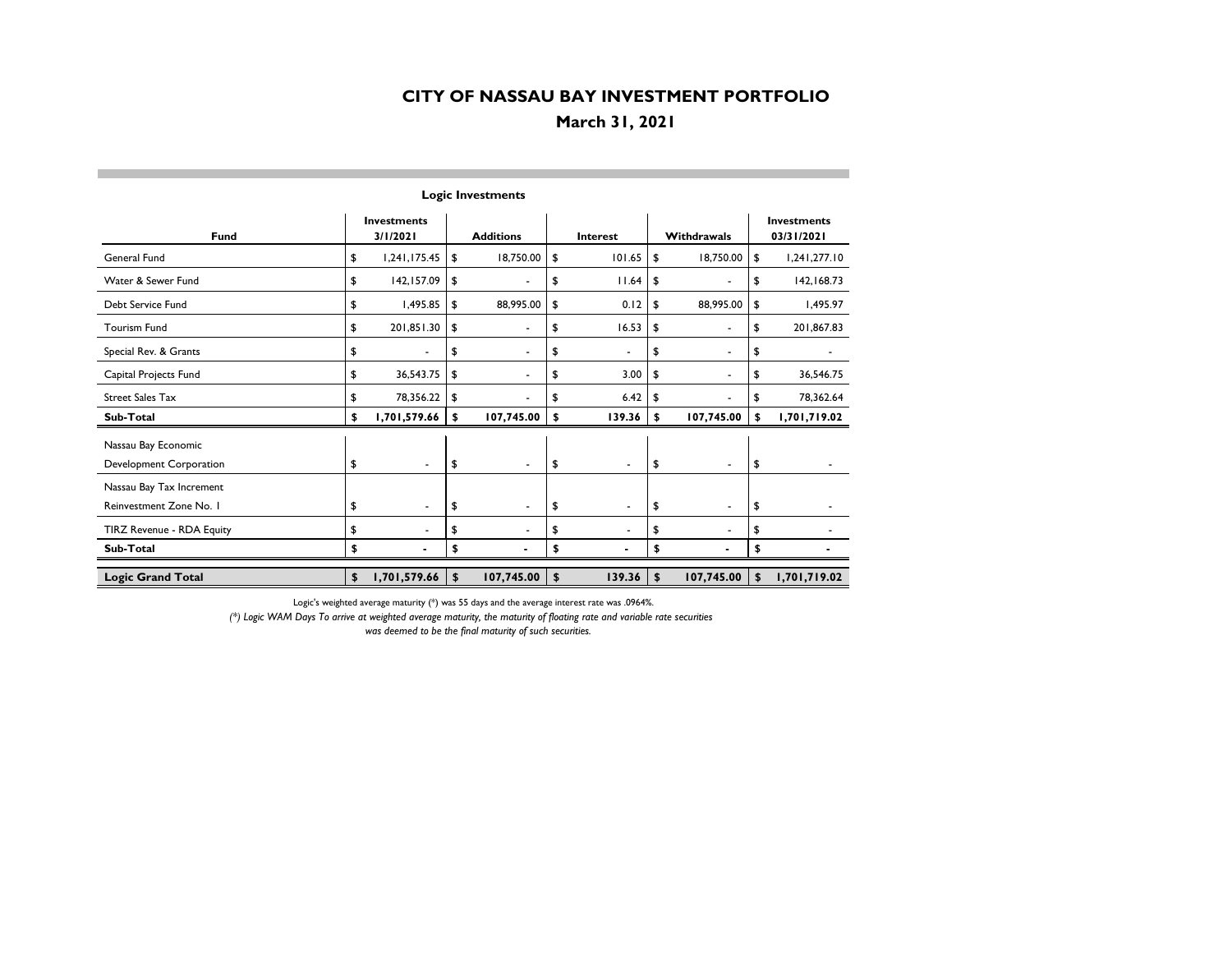**March 31, 2021**

#### **Allegiance Bank - DDA & Grant**

DDA Minimum Balance - Qualifies the City for a 1.00 earnings credit on account analysis fees

| DDA                    | 400,000.00 |
|------------------------|------------|
| <b>Elevation Grant</b> | \$         |

#### **Allegiance Bank - MMA**

| Interest Rate 0.50%                                 |                         |                          |                  |                          |                           |                          |             |                |    |                                  |  |  |
|-----------------------------------------------------|-------------------------|--------------------------|------------------|--------------------------|---------------------------|--------------------------|-------------|----------------|----|----------------------------------|--|--|
| <b>Fund</b>                                         | Investments<br>3/1/2021 |                          | <b>Additions</b> |                          |                           | <b>Interest</b>          | Withdrawals |                |    | <b>Investments</b><br>03/31/2021 |  |  |
| General Fund                                        | \$                      | 3,638,341.38             | \$               | 63,976.96                | \$                        | 1,917.16                 | \$          | 380,000.00     | \$ | 3,324,235.50                     |  |  |
| Water & Sewer Fund                                  | \$                      | 1,157,219.19             | \$               | 95,704.95                | \$                        | 652.96                   | \$          | $\blacksquare$ | \$ | 1,253,577.10                     |  |  |
| Debt Service Fund                                   | \$                      | 1,051.00                 | \$               | $\blacksquare$           | \$                        | 0.57                     | \$          | 1,000.00       | \$ | 51.57                            |  |  |
| <b>Tourism Fund</b>                                 | \$                      | 396,905.72               | \$               | $\sim$                   | \$                        | 214.45                   | \$          | 27,860.66      | \$ | 369,259.51                       |  |  |
| Special Rev. & Grants                               | \$                      | 2,928.66                 | \$               | ä,                       | \$                        | 1.61                     | \$          | 2,900.00       | \$ | 30.27                            |  |  |
| Capital Projects Fund                               | \$                      | 325,028.96               | \$               | 23,716.77                | \$                        | 185.91                   | \$          | $\blacksquare$ | \$ | 348,931.64                       |  |  |
| <b>Street Sales Tax</b>                             | \$                      | 720,761.51               | \$               |                          | \$                        | 401.65                   | \$          | 1,638.02       | \$ | 719,525.14                       |  |  |
| Sub-Total                                           | \$                      | 6,242,236.42             | \$               | 183,398.68               | \$                        | 3,374.31                 | \$          | 413,398.68     | \$ | 6,015,610.73                     |  |  |
| Nassau Bay Economic<br>Development Corporation      | \$                      | $\overline{\phantom{a}}$ | \$               | $\blacksquare$           | \$                        | $\overline{\phantom{a}}$ | \$          | $\blacksquare$ | \$ |                                  |  |  |
| Nassau Bay Tax Increment<br>Reinvestment Zone No. I | \$                      | $\blacksquare$           | \$               | $\blacksquare$           | \$                        | ۰                        | \$          | $\blacksquare$ | \$ |                                  |  |  |
| TIRZ Revenue - RDA Equity                           | \$                      | $\blacksquare$           | \$               | $\overline{\phantom{0}}$ | \$                        | $\overline{\phantom{0}}$ | \$          | $\blacksquare$ | \$ |                                  |  |  |
| <b>Sub-Total</b>                                    | \$                      |                          | \$               |                          | \$                        |                          | \$          |                | \$ |                                  |  |  |
| <b>MMA Grand Total</b>                              | \$                      | 6,242,236.42             | \$               | 183,398.68               | $\boldsymbol{\mathsf{s}}$ | 3,374.31                 | \$          | 413,398.68     | \$ | 6,015,610.73                     |  |  |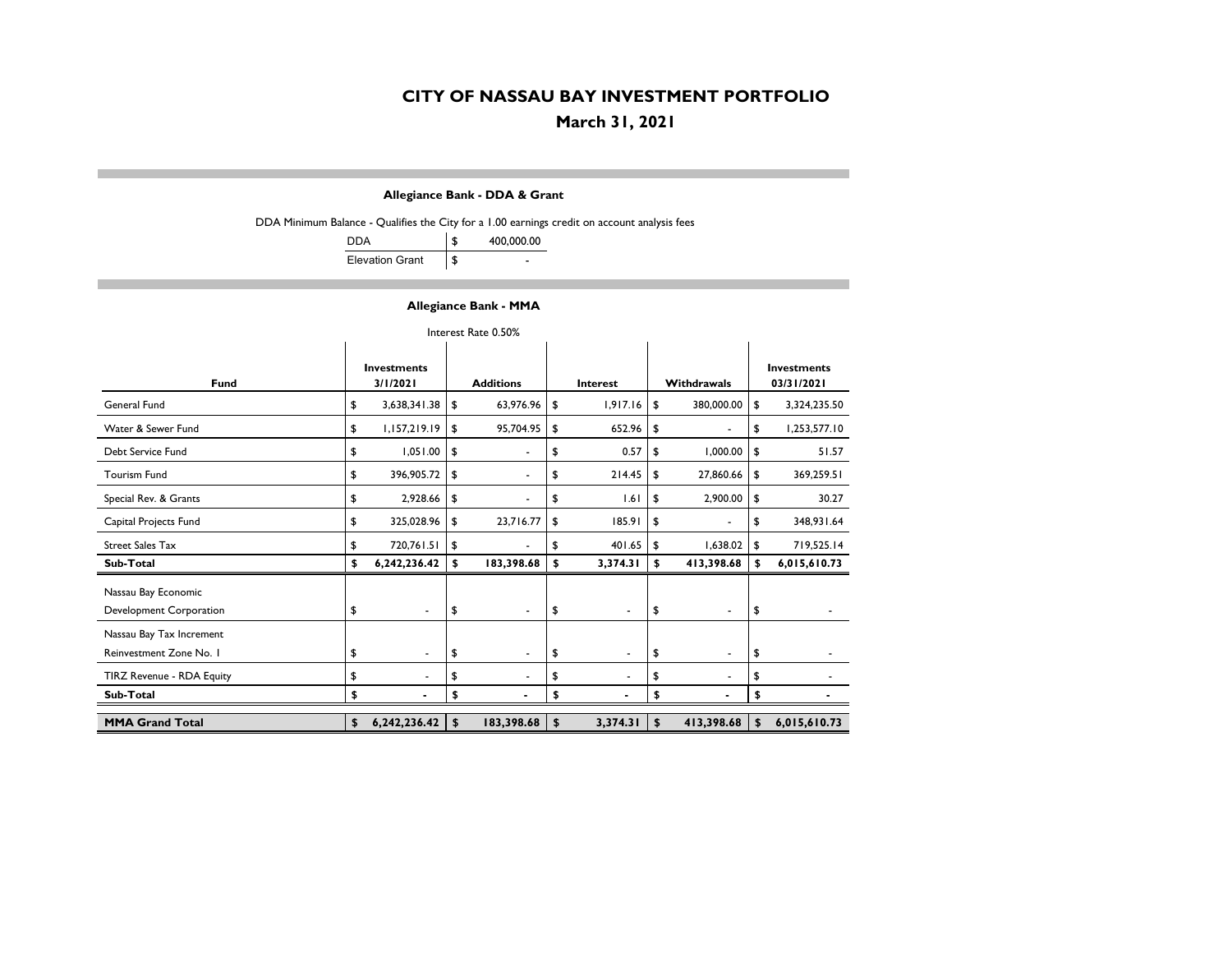**March 31, 2021**

#### **Allegiance Bank - Int. Bearing Sweep Acct.**

| Sweep Account to collect all excess over \$400,000 minimum in DDA |      |            |  |  |  |  |  |  |  |  |  |
|-------------------------------------------------------------------|------|------------|--|--|--|--|--|--|--|--|--|
| Weighted Average                                                  | ՝ Տ  | 165,357.54 |  |  |  |  |  |  |  |  |  |
| Ending Balance as of 03/31/2021                                   | - \$ | 97,486.22  |  |  |  |  |  |  |  |  |  |
| Interest Rate                                                     |      | 0.20%      |  |  |  |  |  |  |  |  |  |
| Interest Earned $\vert \$$                                        |      | 28.09      |  |  |  |  |  |  |  |  |  |

|                           | <b>Investments</b> |               | <b>Investments</b>       |    |            |  |  |
|---------------------------|--------------------|---------------|--------------------------|----|------------|--|--|
| <b>Fund</b>               | 3/1/2021           |               | <b>Interest</b>          |    | 03/31/2021 |  |  |
| General Fund              | \$                 | \$            | $\overline{\phantom{a}}$ | \$ |            |  |  |
| Water & Sewer Fund        | \$                 | \$            | ۰                        | \$ |            |  |  |
| Debt Service Fund         | \$                 | \$            | -                        | \$ |            |  |  |
| <b>Tourism Fund</b>       | \$<br>73,136.33    | \$            | 28.09                    | \$ | 97,486.22  |  |  |
| Special Rev. & Grants     | \$                 | \$            | -                        | \$ |            |  |  |
| Capital Projects Fund     | \$                 | \$            | $\overline{\phantom{a}}$ | \$ |            |  |  |
| <b>Street Sales Tax</b>   | \$                 | \$            |                          | \$ |            |  |  |
| <b>Sub-Total</b>          | \$<br>73,136.33    | \$            | 28.09                    | \$ | 97,486.22  |  |  |
| Nassau Bay Economic       |                    |               |                          |    |            |  |  |
| Development Corporation   | \$                 | \$            | ۰                        | \$ |            |  |  |
| Nassau Bay Tax Increment  |                    |               |                          |    |            |  |  |
| Reinvestment Zone No. I   | \$                 | \$            | $\overline{\phantom{a}}$ | \$ |            |  |  |
| TIRZ Revenue - RDA Equity | \$                 | \$            |                          | \$ |            |  |  |
| <b>Sub-Total</b>          | \$                 | \$            |                          | \$ |            |  |  |
| <b>Sweep Grand Total</b>  | \$<br>73,136.33    | $\frac{1}{2}$ | 28.09                    | \$ | 97,486.22  |  |  |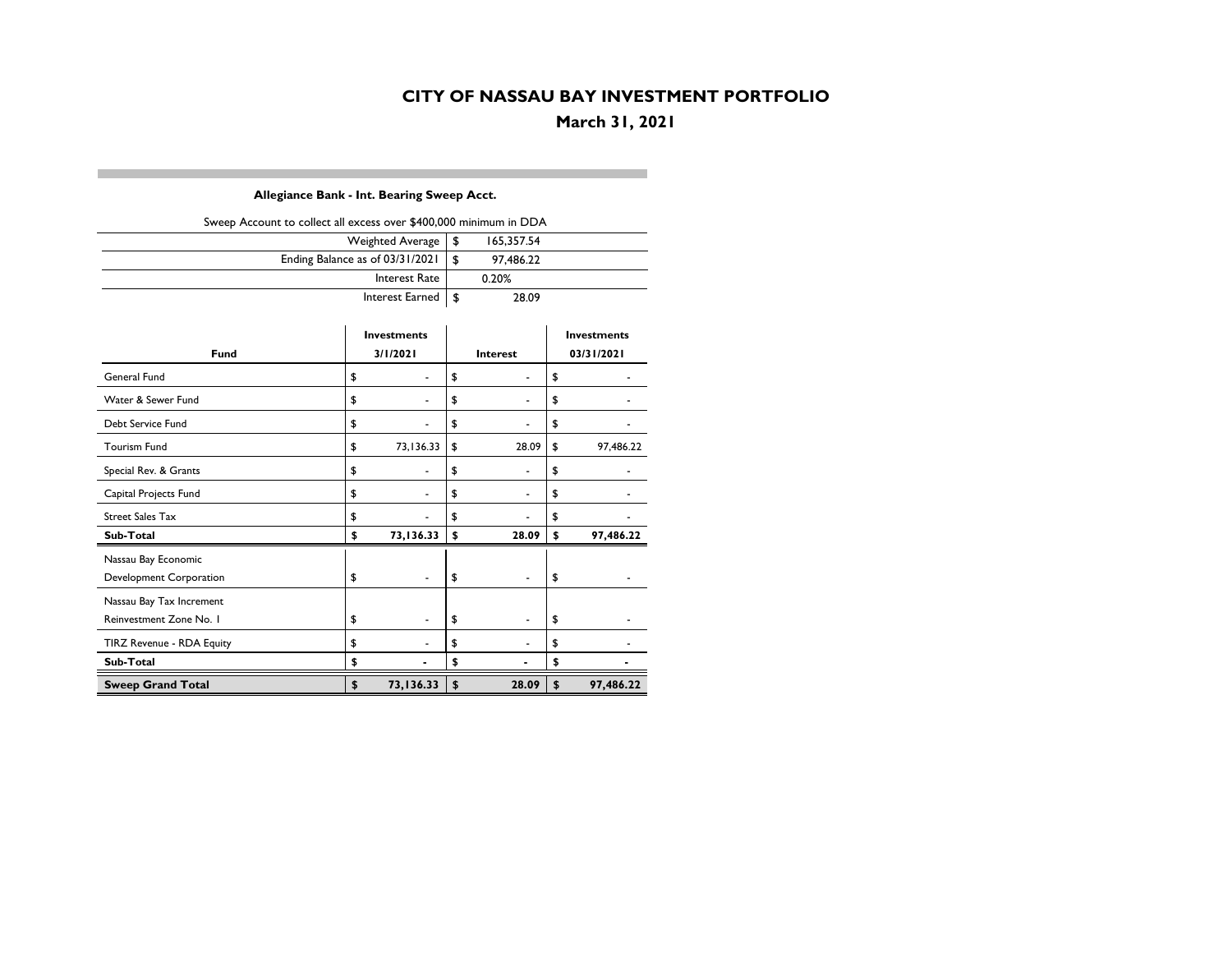**March 31, 2021**

|                                                    |                         |    |            |               | <b>Certificates of Deposit</b>  |    |                     |               |                    |               |                                  |
|----------------------------------------------------|-------------------------|----|------------|---------------|---------------------------------|----|---------------------|---------------|--------------------|---------------|----------------------------------|
|                                                    |                         |    |            |               | General Fund \$                 |    | 631,049             |               |                    |               |                                  |
|                                                    |                         |    |            |               | Tourism Fund                    | £. | 242,191             |               |                    |               |                                  |
|                                                    |                         |    |            |               | Fed. Gov. Oblig. Fd \$          |    | 223,099             |               |                    |               |                                  |
|                                                    |                         |    |            |               | Total Investments \$            |    | 1,096,338.98        |               |                    |               |                                  |
| <b>Investments</b><br>3/1/2021<br><b>Additions</b> |                         |    |            |               |                                 |    | <b>Interest</b>     |               | Withdrawals        |               | <b>Investments</b><br>03/31/2021 |
| Citibank CD 3yr 3.10% (Gen. Fd.)                   |                         | \$ | 190,823.00 | $\sqrt[6]{2}$ | $\overline{\phantom{a}}$        | \$ | 500.24              | \$            | $\blacksquare$     | \$            | 191,323.24                       |
| Wells Fargo Bank CD 3yr 3.10% (Gen. Fd.)           |                         | \$ | 190,322.73 | \$            | $\overline{a}$                  | \$ | 500.24              | \$            | 451.84             | £             | 190,371.13                       |
| Luana Savings Bank CD 3yr 0.40% (Gen. Fd.)         |                         | \$ | 249,270.15 | \$            |                                 | \$ | 84.59               | \$            |                    | \$            | 249,354.74                       |
| Ally Bank CD 2yr 2.45% (Tourism Fd.)               |                         | \$ | 241,691.53 | $\sqrt{2}$    | $\blacksquare$                  | \$ | 499.40              | \$            | $\overline{a}$     | \$            | 242, 190.93                      |
| <b>Total CDAR Investments</b>                      |                         | \$ | 872,107.40 | $\sqrt{2}$    | $\blacksquare$                  | \$ | 1,584.47            | $\frac{1}{2}$ | 451.84             | $\frac{1}{2}$ | 873,240.03                       |
|                                                    |                         |    |            |               | <b>CD Maturities By Quarter</b> |    |                     |               |                    |               |                                  |
|                                                    | $\blacksquare$ Citibank |    |            |               | <b>■</b> Luana                  |    | $\blacksquare$ Ally |               | <b>Wells Fargo</b> |               |                                  |
| 450,000.00                                         |                         |    |            |               |                                 |    |                     |               |                    |               |                                  |
| 400,000.00                                         |                         |    |            |               |                                 |    |                     |               |                    |               |                                  |
| 350,000.00                                         |                         |    |            |               |                                 |    |                     |               |                    |               |                                  |
| 300,000.00                                         |                         |    |            |               |                                 |    |                     |               |                    |               |                                  |
| 250,000.00                                         |                         |    |            |               |                                 |    |                     |               |                    |               |                                  |
| 200,000.00                                         |                         |    |            |               |                                 |    |                     |               |                    |               |                                  |
| 150,000.00                                         |                         |    |            |               |                                 |    |                     |               |                    |               |                                  |
| 100,000.00                                         |                         |    |            |               |                                 |    |                     |               |                    |               |                                  |
| 50,000.00                                          |                         |    |            |               |                                 |    |                     |               |                    |               |                                  |
|                                                    | Q3 FY21                 |    |            |               | Q2 FY22                         |    |                     |               | Q3 FY23            |               |                                  |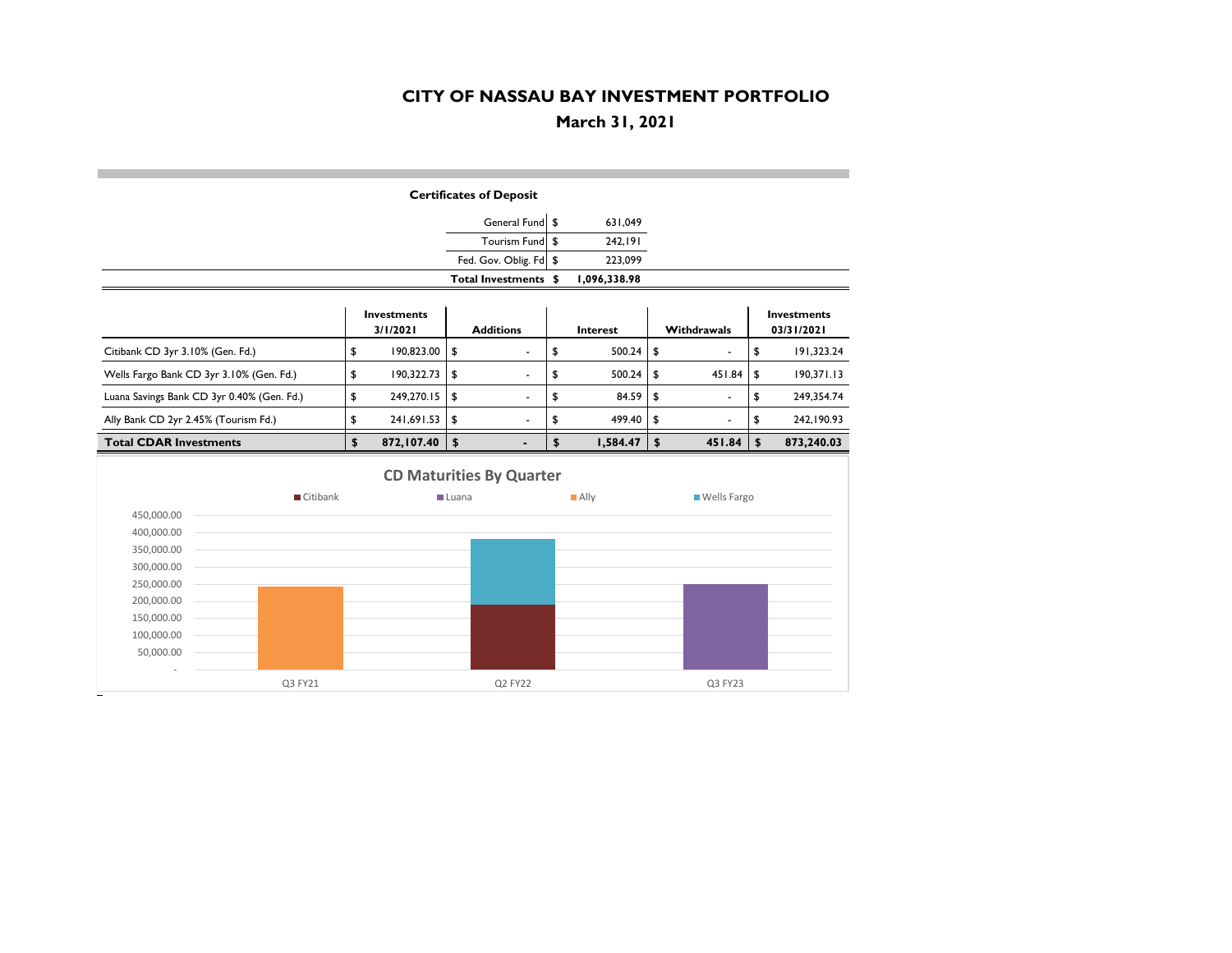**March 31, 2021**

|  | <b>Economic Development Corporation</b> |  |
|--|-----------------------------------------|--|
|--|-----------------------------------------|--|

|                                              | Investments |      |                  |     |          |      | Investments        |                  |
|----------------------------------------------|-------------|------|------------------|-----|----------|------|--------------------|------------------|
|                                              | 3/1/2021    |      | <b>Additions</b> |     | Interest |      | <b>Withdrawals</b> | 03/31/2021       |
| Texpool - EDC - Int. Rate 0.0187%            | 342,130.66  |      | 24,443.38        | ∣\$ | 5.51     |      | 103,250.00         | 263,329.55       |
| TCB - EDC BizReward Checking                 | 21,822.45   | l S  |                  | \$  |          | -\$  |                    | 21,822.45        |
| TCB - EDC BizReward Savings - Int. Rate .37% | 244.025.54  | - \$ |                  |     | 77.22    | - \$ |                    | \$<br>244.102.76 |
| <b>Total EDC Investments</b>                 | 607,978.65  |      | 24,443.38        |     | 82.73    |      | 103,250.00         | 529,254.76       |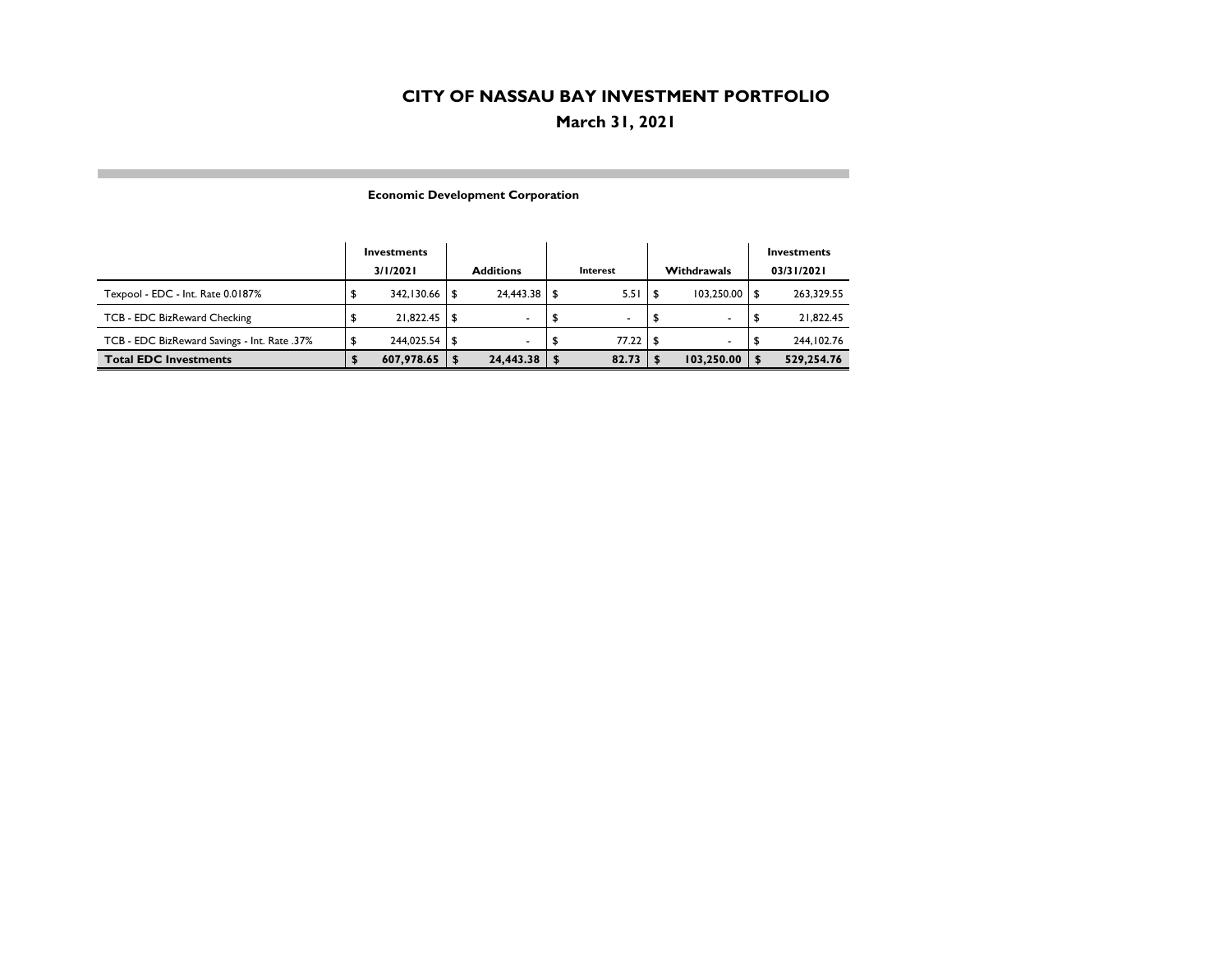## **March 31, 2021**

|                                              | Investments<br>3/1/2021 |            |     | <b>Additions</b>         | Interest       |      | <b>Withdrawals</b>       | Investments<br>03/31/2021 |            |  |
|----------------------------------------------|-------------------------|------------|-----|--------------------------|----------------|------|--------------------------|---------------------------|------------|--|
| Logic - RDA - Int. Rate .0964%               |                         | 184,618.57 | \$  | $\overline{\phantom{a}}$ | 14.84          |      | 107.745.00               |                           | 76,888.41  |  |
| TCB - CD 3yr 1.85%                           | J                       | 161,776.93 | -\$ | $\overline{\phantom{a}}$ | 270.54         | \$   | $\overline{\phantom{a}}$ |                           | 162,047.47 |  |
| TCB - RDA BizReward Checking                 |                         | 20,403.50  | -\$ | $\overline{\phantom{0}}$ | $\blacksquare$ |      | ۰                        |                           | 20,403.50  |  |
| TCB - RDA BizReward Savings - Int. Rate .35% |                         | 143,601.31 | \$  | $\blacksquare$           | 45.44          | - 56 | $\blacksquare$           |                           | 143,646.75 |  |
| <b>Total RDA Investments</b>                 |                         | 510,400.31 |     |                          | 330.82         |      | 107,745.00               |                           | 402,986.13 |  |

#### **Nassau Bay Redevelopment Authority**